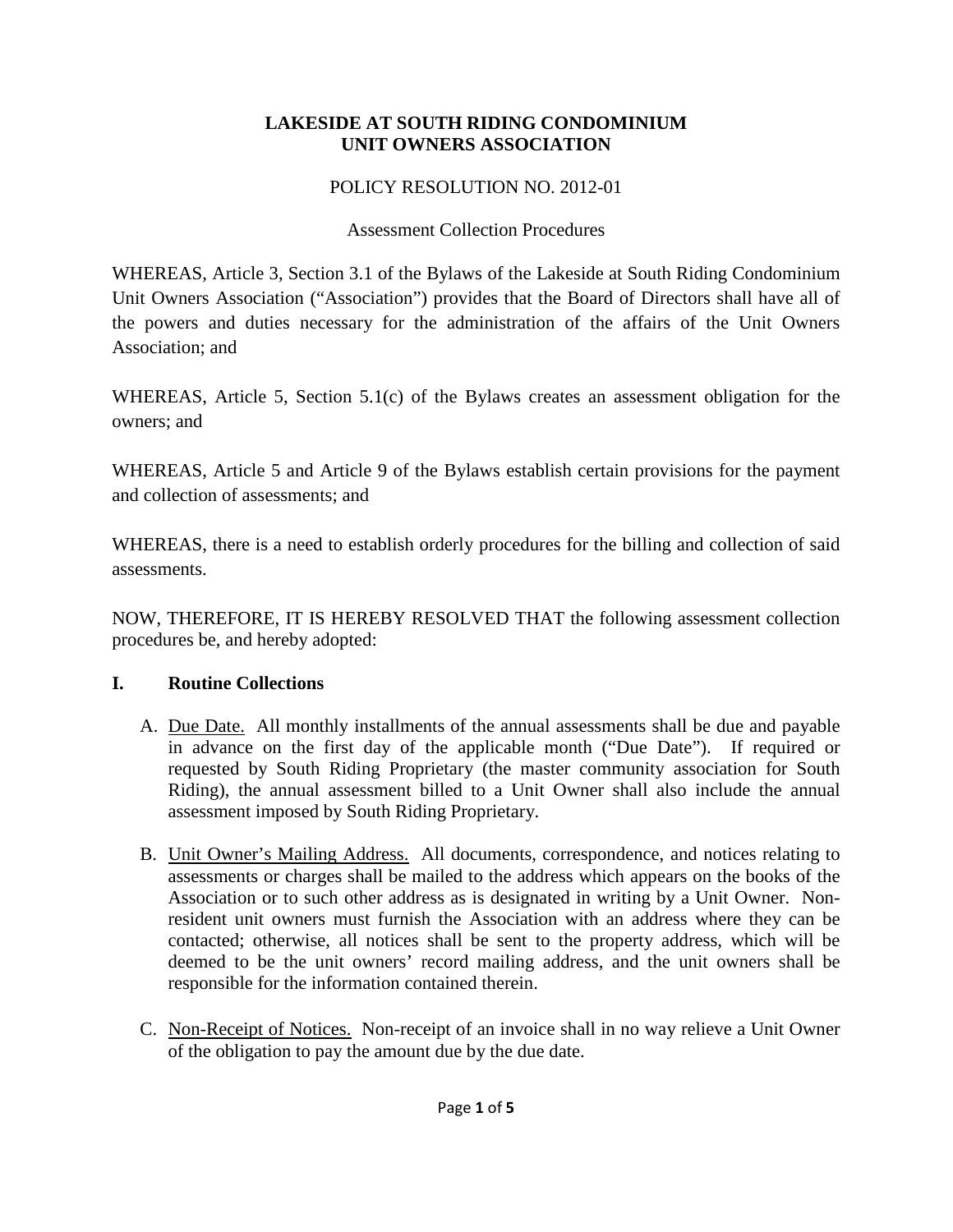D. Violation Charges. Charges or costs assessed against a Unit Owner pursuant to the Association's Declaration, Bylaws, or Rules and Regulations, including, but not limited to, rule violation charges, shall be collected as an assessment or in such other manner as determined by the Board of Directors.

## **II. Remedies for Nonpayment of Assessment**

- A. Late Fees. If payment of any assessment, or any installment thereof, or other charge, is not received by the Association by the tenth  $(10<sup>th</sup>)$  day of each month, the account shall be deemed late and a late fee in the amount of twenty-five dollars (\$25.00), or such other amount as may be fixed by the Board of Directors, from time to time, in accordance with the governing documents, shall be automatically added to the account and thereafter be part of the continuing lien for assessments, as provided in Article 9, Section 9.2 of the Bylaws, until all sums due and owing have been paid in full. Late fees will apply to all payments that are not received when due, regardless of when they were mailed.
- B. Interest. If payment in full is not received by the fifteenth  $(15<sup>th</sup>)$  day after the due date, the Association may charge interest from the due date at eighteen percent (18%) per annum, or other such maximum permissible interest rate.
- C. Notices. A "Late Notice" shall be sent to Unit Owners who have not paid their assessments by the tenth  $(10<sup>th</sup>)$  day of the month. If payment in full, including late fees, interest, and costs is not received by the Association by the thirtieth  $(30<sup>th</sup>)$  day after the due date, a "Notice of Intent to Accelerate Installments and File a Memorandum of Lien" shall be sent to the Unit Owner by first class mail. The Association may simultaneously send a copy of such Notice to the Mortgagee of the Unit, if known.
- D. Acceleration. If a Unit Owner fails to fully pay any two (2) consecutive assessment installments in a timely manner, then the remaining balance of the annual or special assessment for the entire fiscal year shall be immediately due and payable in full and a lien shall be placed against the Unit. The Association's legal counsel will notify the Unit Owner of the lien, and the Association will notify the mortgagee, if such information has been provided to the Association by the owner or mortgagee. However, failure to notify shall in no way affect the validity of the lien.
- E. Suit Filing. If payment in full, including late fees, interest, and costs is not received by the Association within sixty (60) days after the due date, a civil suit may be filed against the Unit Owner.
- F. Further Legal Action. If an account remains delinquent after the filing of a lien or civil suit, legal counsel for the Association shall take other appropriate legal action as directed by the Board.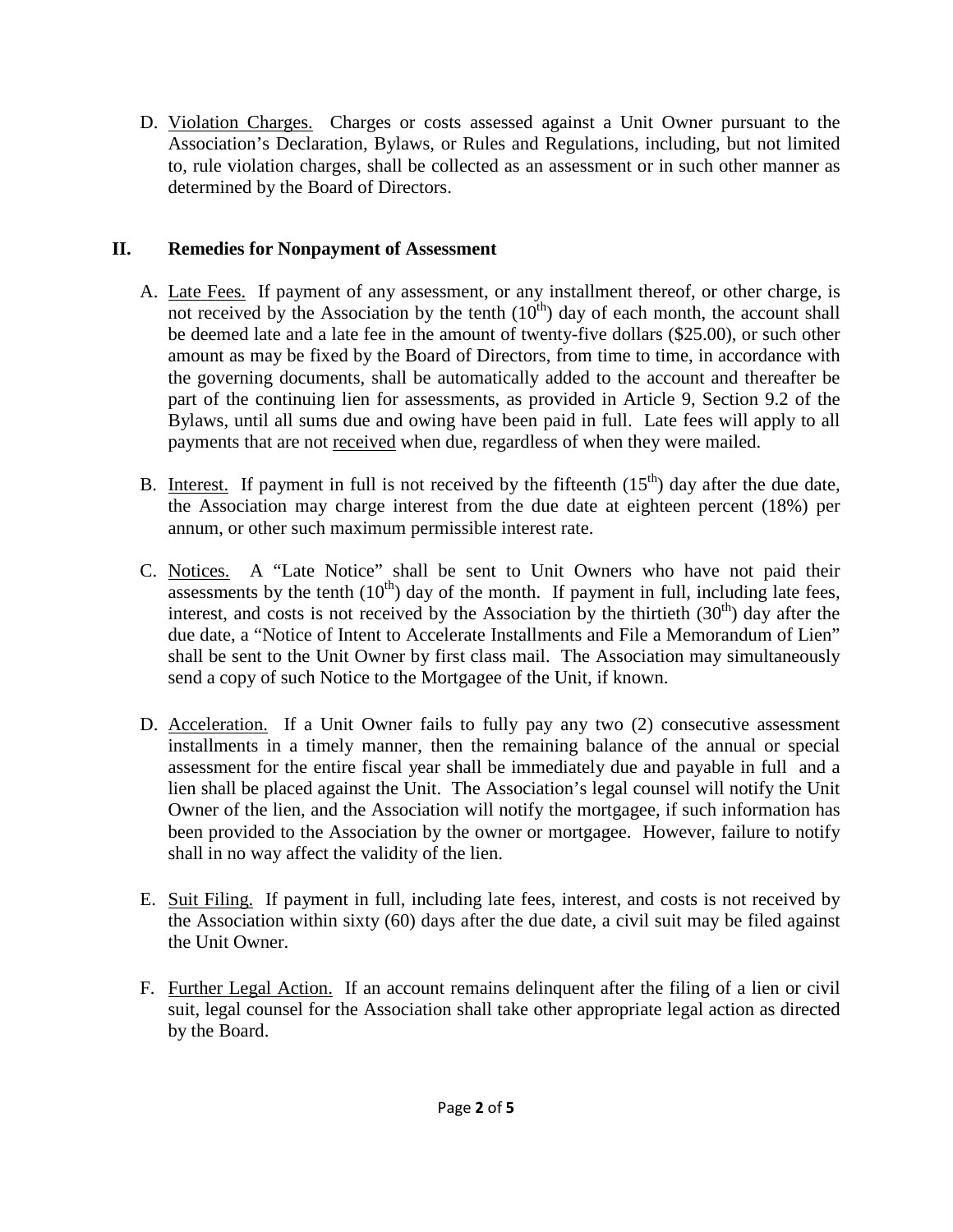- G. Assessment of Costs and Attorney's Fees. All costs, including, without limitation, legal fees, incurred by the Association as a result of any delinquency or violation of the Declaration, Bylaws, or Rules and Regulations of the Association shall be specially assessed or charged against the Unit Owner as provided in Article 9, Section 9.1 (a) and (b) of the Bylaws.
- H. Returned Checks. If the Association receives a check from any Unit Owner which fails to clear the unit owner's account, a reasonable service charge in the amount of \$50, or the maximum permitted by law, shall be charged to the unit owner; in addition, any fees charged to the Association by the Association's bank or other depository for processing the bad check, shall be posted to such unit owner's account. If there are two or more returned checks for payment of assessments in one fiscal year, the Board may require all future payments to be made by certified check or cashier's check or money order for the remainder of the fiscal year.
- I. Board Waiver. The Board may grant a waiver of any provision herein upon petition in writing by a Unit Owner alleging personal hardship. Such relief, if granted to a Unit Owner, shall be appropriately documented in the Association's records. Such documentation shall include the basis for taking such action.
- J. Managing Agent Right to Waive. The Board hereby authorizes the Managing Agent to waive the imposition of late fees on payments received after the tenth  $(10<sup>th</sup>)$  day of the month if the delinquent Unit Owner has owned the Unit for less than three (3) months at the time of the delinquency and, in the judgment of the Managing Agent, the delinquency was the result of a misunderstanding of the correct procedures relating to payment of the assessment. Such a waiver may be granted only once to any Unit Owner.
- K. Crediting of Payments. Payments received from a Unit Owner shall be credited in the following order:
	- 1. Charges for attorney's fees and court costs.
	- 2. All late fees, returned check charges or interest accrued, as applicable.
	- 3. All other charges assessed against a Unit Owner as a result of violations of the Declaration, Bylaws, and/or Rules and Regulations.
	- 4. The installments of the annual assessments and any special assessments against the Unit, applied first to the oldest amount due.
- L. Suspension of Rights. A Unit Owner's privileges to use services and facilities, including parking, may be suspended if the Unit Owner is more than sixty (60) days delinquent in paying assessments to the Association. Such a suspension shall be imposed only after the Unit Owner is given notice and an opportunity for a hearing in accordance with the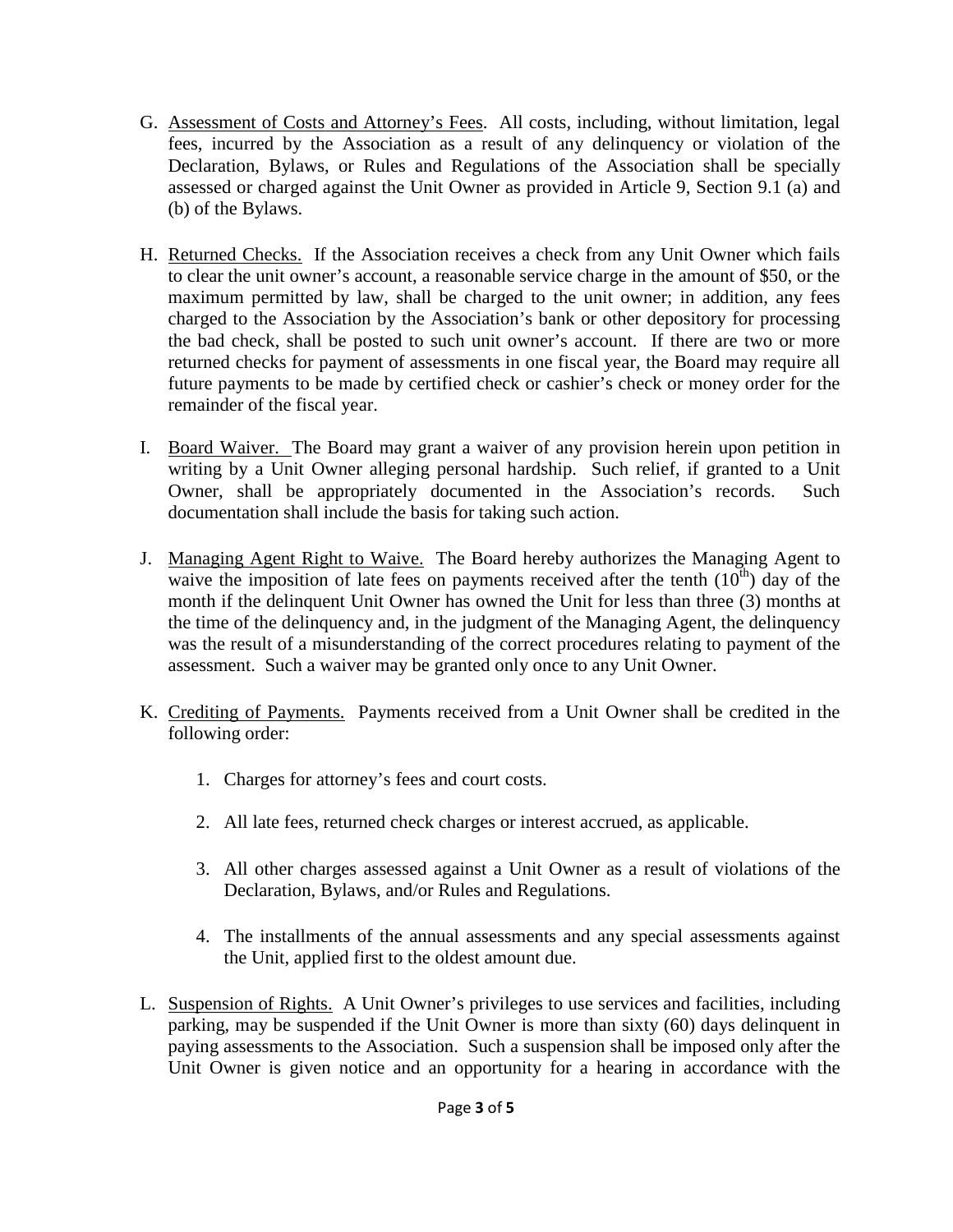Association's Due Process Procedures and Section 55-79.80:2.B of the Virginia Condominium Act. Once imposed, the suspension shall continue for as long as the Unit Owner's assessment account remains delinquent.

## **III. Miscellaneous**

- A. This assessment collection resolution, once adopted by the Board of Directors on behalf of the Association, shall supersede and replace any previously adopted Association rules or regulations pertaining to the collection of delinquent assessments.
- B. The Board has the right to make modifications or amendments to this resolution. Thirty (30) days written notice shall be given to all Unit Owners prior to enforcement of any such modification or amendment.
- C. The effective date of this resolution shall be thirty (30) days from the date a copy of the Resolution is mailed to Unit Owners.